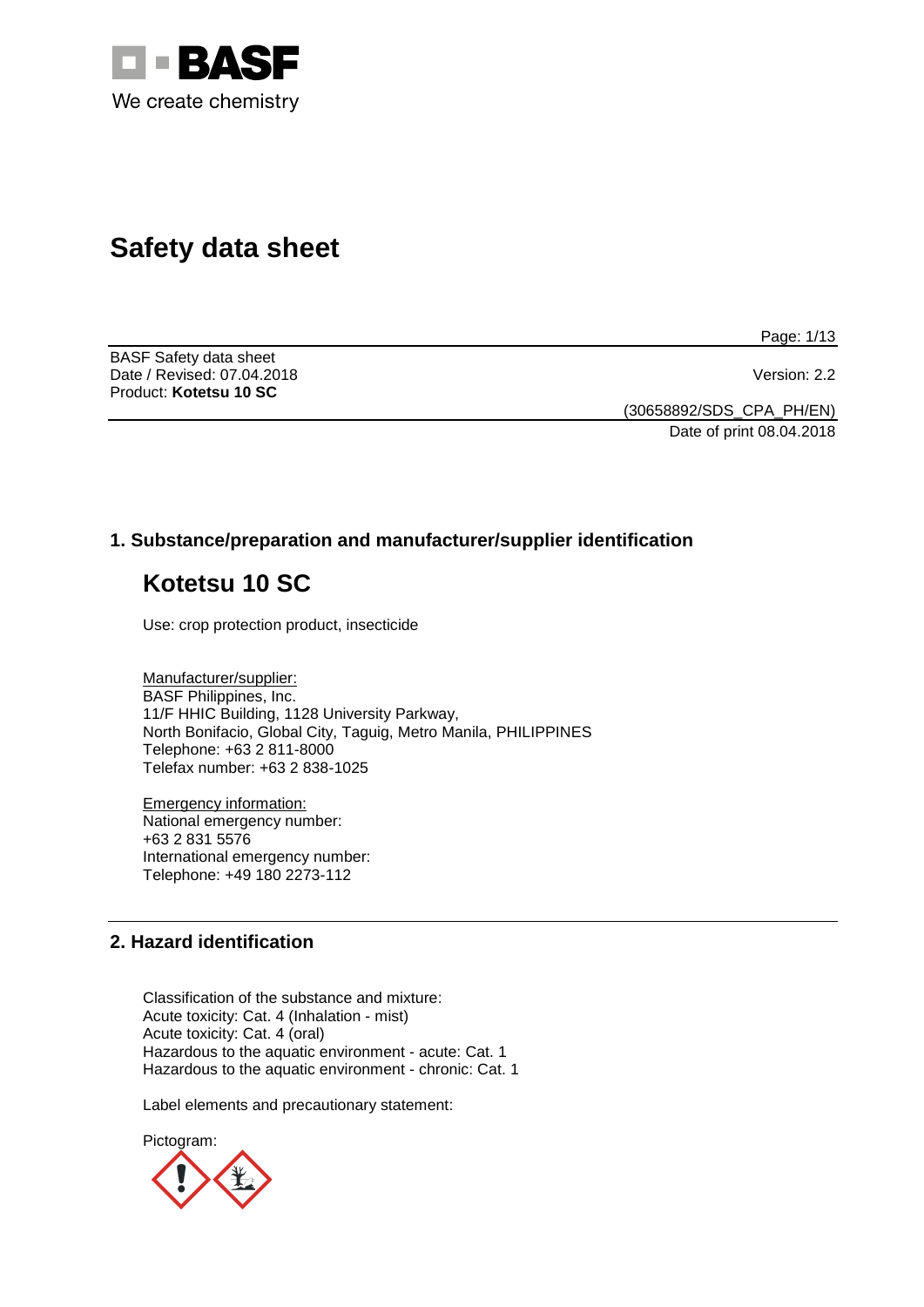Page: 2/13

BASF Safety data sheet Date / Revised: 07.04.2018 Version: 2.2 Product: **Kotetsu 10 SC**

(30658892/SDS\_CPA\_PH/EN)

Date of print 08.04.2018

| Signal Word:<br>Warning                                                                                                                                                                                       |                                                                                                                                      |  |
|---------------------------------------------------------------------------------------------------------------------------------------------------------------------------------------------------------------|--------------------------------------------------------------------------------------------------------------------------------------|--|
| <b>Hazard Statement:</b><br>H302<br>H332<br>H400<br>H410                                                                                                                                                      | Harmful if swallowed.<br>Harmful if inhaled.<br>Very toxic to aquatic life.<br>Very toxic to aquatic life with long lasting effects. |  |
| <b>Precautionary Statement:</b>                                                                                                                                                                               |                                                                                                                                      |  |
| P <sub>101</sub>                                                                                                                                                                                              | If medical advice is needed, have product container or label at hand.                                                                |  |
| P102                                                                                                                                                                                                          | Keep out of reach of children.                                                                                                       |  |
| P <sub>103</sub>                                                                                                                                                                                              | Read label before use.                                                                                                               |  |
| Precautionary Statements (Prevention):                                                                                                                                                                        |                                                                                                                                      |  |
| P261                                                                                                                                                                                                          | Avoid breathing vapours.                                                                                                             |  |
| P <sub>264</sub>                                                                                                                                                                                              | Wash contaminated body parts thoroughly after handling.                                                                              |  |
| P270                                                                                                                                                                                                          | Do not eat, drink or smoke when using this product.                                                                                  |  |
| P <sub>271</sub>                                                                                                                                                                                              | Use only outdoors or in a well-ventilated area.                                                                                      |  |
| Precautionary Statements (Response):                                                                                                                                                                          |                                                                                                                                      |  |
| P312                                                                                                                                                                                                          | Call a POISON CENTER or doctor/physician if you feel unwell.                                                                         |  |
| P304 + P340                                                                                                                                                                                                   | IF INHALED: Remove person to fresh air and keep comfortable for<br>breathing.                                                        |  |
| P330                                                                                                                                                                                                          | Rinse mouth.                                                                                                                         |  |
| P391                                                                                                                                                                                                          | Collect spillage.                                                                                                                    |  |
| Precautionary Statements (Disposal):                                                                                                                                                                          |                                                                                                                                      |  |
| P <sub>501</sub>                                                                                                                                                                                              | Dispose of contents/container to hazardous or special waste collection<br>point.                                                     |  |
| Other hazards which do not result in classification:<br>See section 12 - Results of PBT and vPvB assessment.<br>If annliaghla information is provided in this contign on other because which do not requit in |                                                                                                                                      |  |

If applicable information is provided in this section on other hazards which do not result in classification but which may contribute to the overall hazards of the substance or mixture.

May produce an allergic reaction. Contains: MIXTURE OF: 5-CHLORO-2-METHYL-4- ISOTHIAZOLIN-3-ONE AND 2-METHYL-2H-ISOTHIAZOL-3-ONE (3:1)

# **3. Composition/information on ingredients**

#### **Chemical nature**

crop protection product, insecticide, suspension concentrate (SC)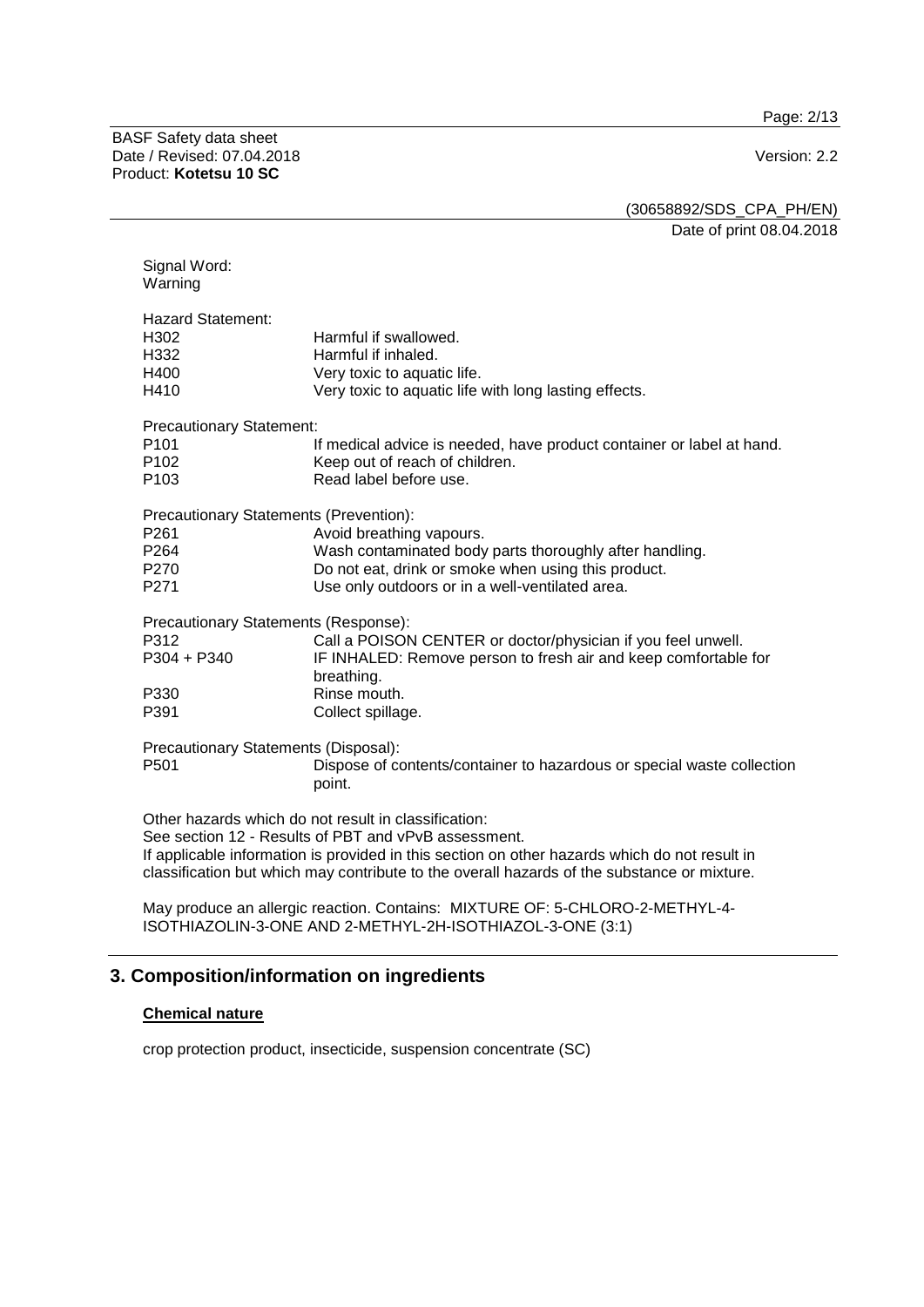Page: 3/13

BASF Safety data sheet Date / Revised: 07.04.2018 Version: 2.2 Product: **Kotetsu 10 SC**

(30658892/SDS\_CPA\_PH/EN) Date of print 08.04.2018

Hazardous ingredients

Chlorfenapyr

Content (W/W): 10 % CAS Number: 122453-73-0 Acute Tox.: Cat. 3 (Inhalation - dust) Acute Tox.: Cat. 4 (oral) Aquatic Acute: Cat. 1 Aquatic Chronic: Cat. 1 M-factor acute: 100 M-factor chronic: 100

Aquatic Chronic: Cat. 1 M-factor acute: 10 M-factor chronic: 1

sodium alkylnaphthalene sulphonate, formaldehyde condensate Content (W/W): < 10 % Eye Dam./Irrit.: Cat. 2A

mixture of: 5-chloro-2-methyl-2H-isothiazol-3-one and 2-methyl-2H-isothiazol-3-one (3:1) Content (W/W): < 0.005 % CAS Number: 55965-84-9 Acute Tox.: Cat. 3 (oral) Acute Tox.: Cat. 2 (Inhalation - mist) Acute Tox.: Cat. 2 (dermal) Skin Corr./Irrit.: Cat. 1B Eye Dam./Irrit.: Cat. 1 Skin Sens.: Cat. 1A Aquatic Acute: Cat. 1

propane-1,2-diol Content (W/W):  $<$  10 % CAS Number: 57-55-6

#### **4. First-Aid Measures**

General advice: Remove contaminated clothing.

If inhaled: Keep patient calm, remove to fresh air, seek medical attention.

Call a poison control center or physician for treatment advice.

On skin contact: Wash thoroughly with soap and water.

Call a poison control center or physician for treatment advice.

On contact with eyes: Wash affected eyes for at least 15 minutes under running water with eyelids held open.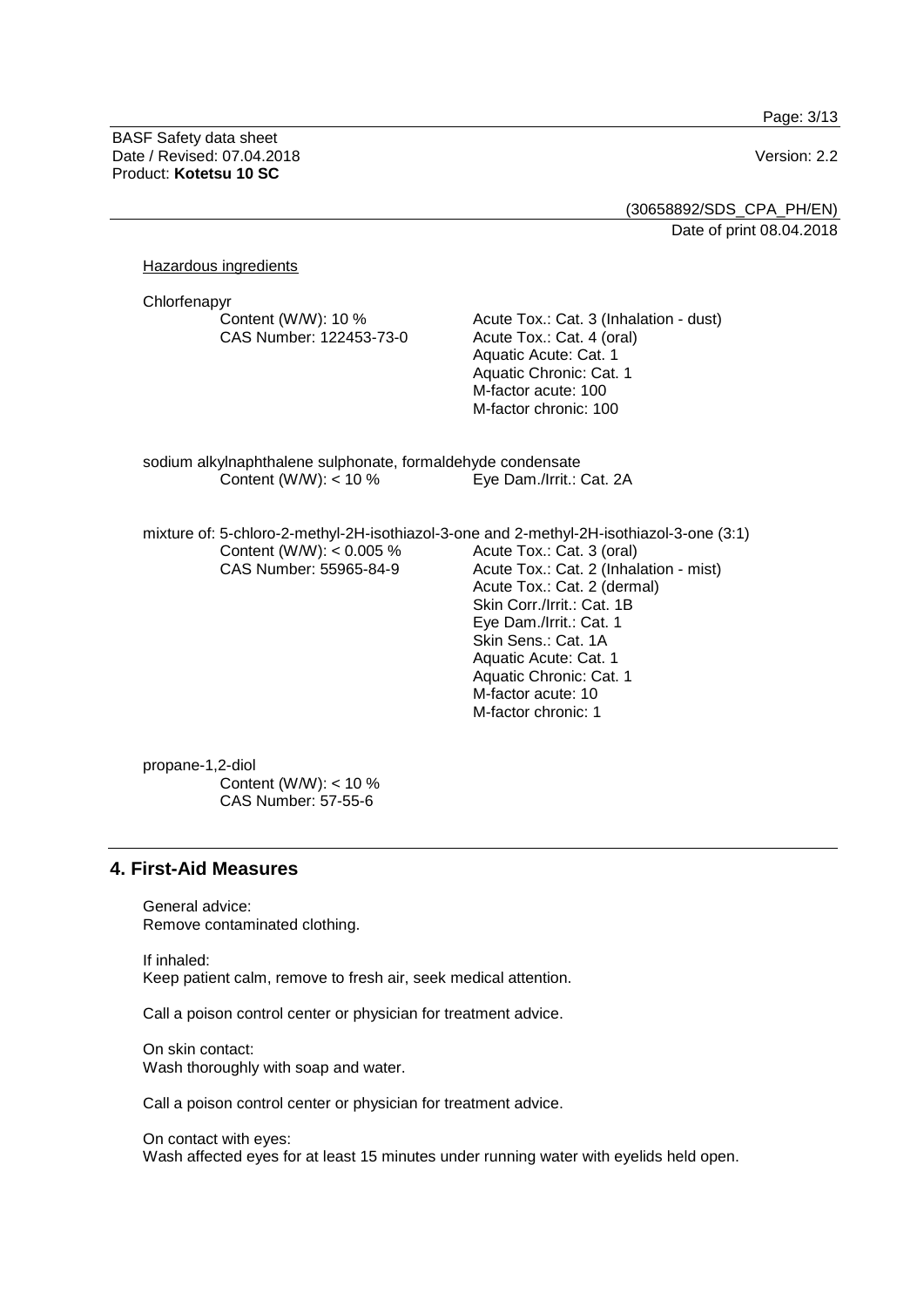Page: 4/13

BASF Safety data sheet Date / Revised: 07.04.2018 Version: 2.2 Product: **Kotetsu 10 SC**

(30658892/SDS\_CPA\_PH/EN) Date of print 08.04.2018

On ingestion:

Immediately rinse mouth and then drink 200-300 ml of water, seek medical attention.

If swallowed, seek medical advice immediately and show this container or label. Do not induce vomiting unless told to by a poison control center or doctor. Call a poison control center or physician for treatment advice. Take patient to hospital immediately. Medical monitoring for at least 7 days.

Note to physician:

Symptoms: The most important known symptoms and effects are described in the labelling (see section 2) and/or in section 11., Further important symptoms and effects are so far not known. Symptoms of poisoning may only appear after several hours or several days. Treatment: Treat according to symptoms (decontamination, vital functions), no known specific antidote.

#### **5. Fire-Fighting Measures**

Suitable extinguishing media: water spray, carbon dioxide, foam, dry powder

Specific hazards:

carbon monoxide, carbon dioxide, nitrogen oxides, sulfur oxides, organochloric compounds The substances/groups of substances mentioned can be released in case of fire.

Special protective equipment:

Wear self-contained breathing apparatus and chemical-protective clothing.

Further information:

Collect contaminated extinguishing water separately, do not allow to reach sewage or effluent systems. Dispose of fire debris and contaminated extinguishing water in accordance with official regulations. In case of fire and/or explosion do not breathe fumes. Keep containers cool by spraying with water if exposed to fire.

#### **6. Accidental Release Measures**

Personal precautions:

Do not breathe vapour/spray. Use personal protective clothing. Avoid contact with the skin, eyes and clothing.

Environmental precautions: Do not discharge into drains/surface waters/groundwater. Do not discharge into the subsoil/soil.

Methods for cleaning up or taking up:

For small amounts: Pick up with suitable absorbent material (e.g. sand, sawdust, general-purpose binder, kieselguhr).

For large amounts: Dike spillage. Pump off product.

Dispose of absorbed material in accordance with regulations. Collect waste in suitable containers, which can be labeled and sealed. Clean contaminated floors and objects thoroughly with water and detergents, observing environmental regulations. Wear suitable protective equipment.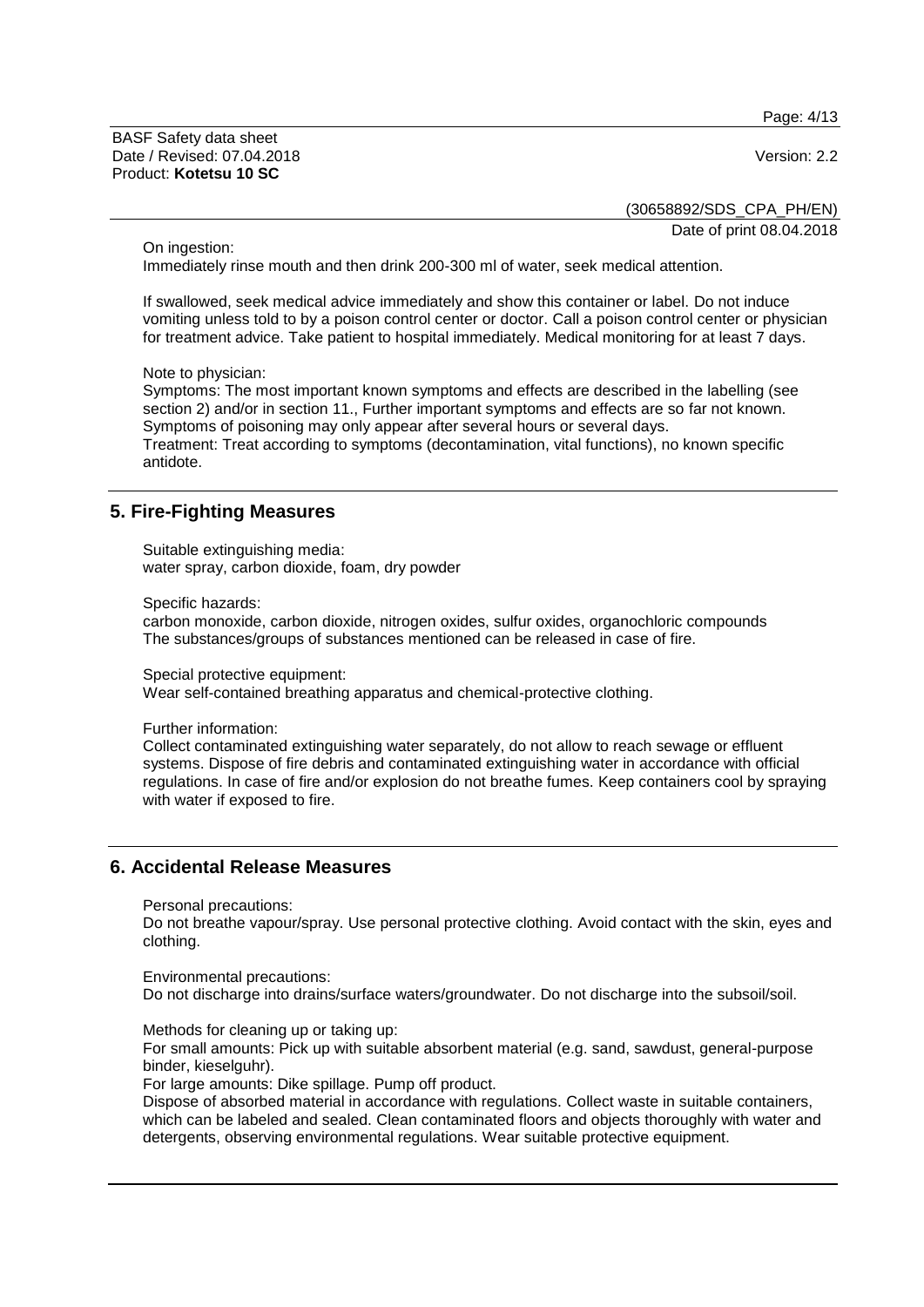Page: 5/13

BASF Safety data sheet Date / Revised: 07.04.2018 Version: 2.2 Product: **Kotetsu 10 SC**

(30658892/SDS\_CPA\_PH/EN) Date of print 08.04.2018

### **7. Handling and Storage**

#### **Handling**

No special measures necessary if stored and handled correctly. Ensure thorough ventilation of stores and work areas. When using do not eat, drink or smoke. Hands and/or face should be washed before breaks and at the end of the shift.

For proper and safe use of this product, please refer to the approval conditions laid down on the product label.

Protection against fire and explosion: No special precautions necessary. The substance/product is non-combustible. Product is not explosive.

#### **Storage**

Segregate from foods and animal feeds. Further information on storage conditions: Keep away from heat. Protect from direct sunlight.

Storage stability: Storage duration: 60 Months

Protect from temperatures below: 0 °C The product can crystallize below the limit temperature. Protect from temperatures above: 40 °C Changes in the properties of the product may occur if substance/product is stored above indicated temperature for extended periods of time.

### **8. Exposure controls and personal protection**

Components with occupational exposure limits

No occupational exposure limits known.

Personal protective equipment

Respiratory protection:

Suitable respiratory protection for higher concentrations or long-term effect: Combination filter for gases/vapours of organic, inorganic, acid inorganic and alkaline compounds (e.g. EN 14387 Type ABEK).

Hand protection:

Suitable chemical resistant safety gloves (EN 374) also with prolonged, direct contact (Recommended: Protective index 6, corresponding > 480 minutes of permeation time according to EN 374): E.g. nitrile rubber (0.4 mm), chloroprene rubber (0.5 mm), butyl rubber (0.7 mm) etc.

Eye protection: Safety glasses with side-shields (frame goggles) (e.g. EN 166)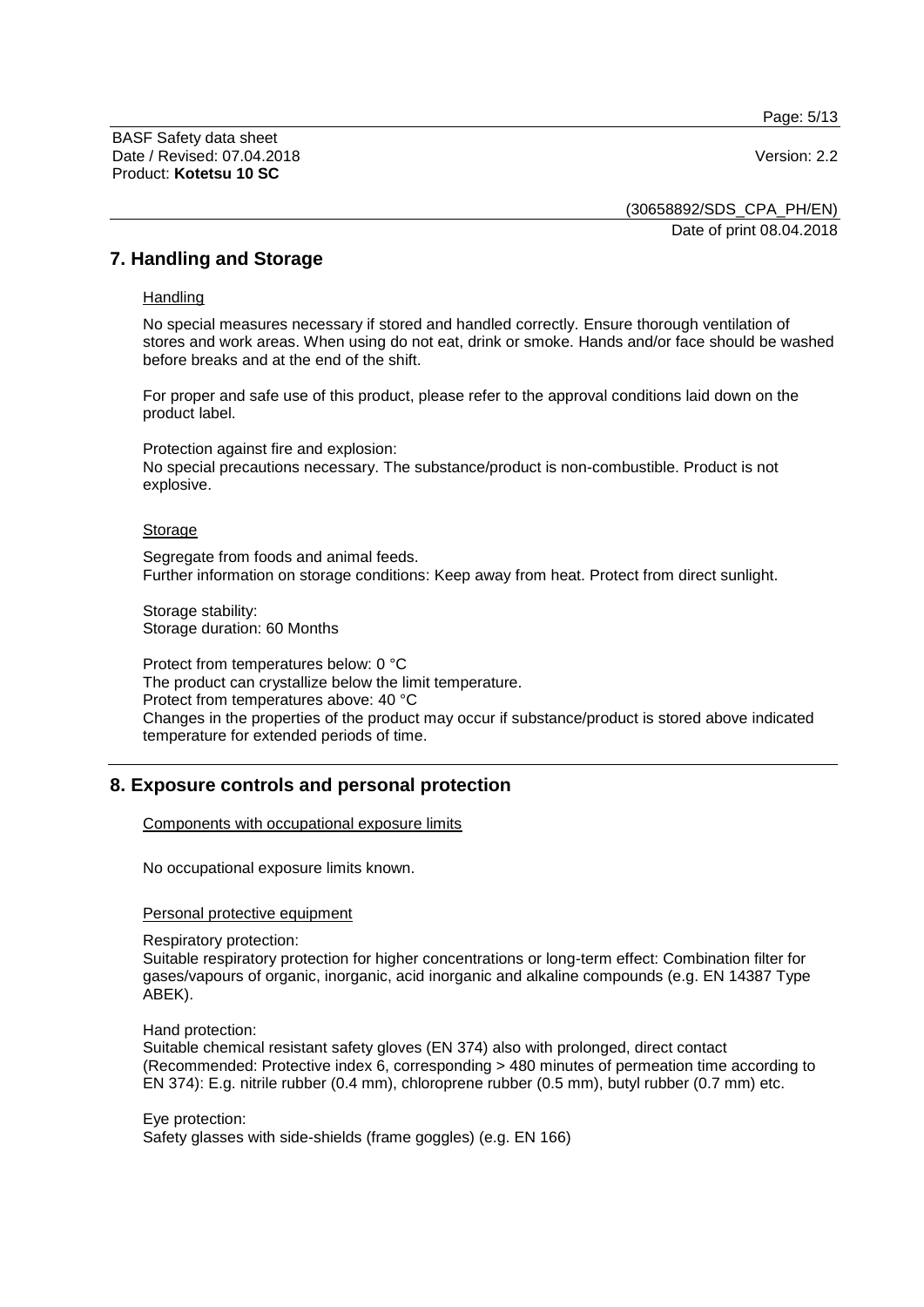Page: 6/13

BASF Safety data sheet Date / Revised: 07.04.2018 Version: 2.2 Product: **Kotetsu 10 SC**

(30658892/SDS\_CPA\_PH/EN) Date of print 08.04.2018

Body protection:

Body protection must be chosen depending on activity and possible exposure, e.g. apron, protecting boots, chemical-protection suit (according to EN 14605 in case of splashes or EN ISO 13982 in case of dust).

General safety and hygiene measures:

The statements on personal protective equipment in the instructions for use apply when handling crop-protection agents in final-consumer packing. Wearing of closed work clothing is recommended. Store work clothing separately. Keep away from food, drink and animal feeding stuffs.

# **9. Physical and Chemical Properties**

| Form:<br>Colour:<br>Odour:<br>Odour threshold:                           | suspension<br>off-white<br>faint odour, bitter almond-like<br>Not determined since harmful by inhalation.                                                                                                             |                             |
|--------------------------------------------------------------------------|-----------------------------------------------------------------------------------------------------------------------------------------------------------------------------------------------------------------------|-----------------------------|
| pH value:                                                                | approx. $6 - 8$<br>$(1\%$ (m), approx. 21 °C)                                                                                                                                                                         |                             |
| Freezing point:                                                          | approx. 0 °C<br>$(1,013.3)$ hPa)<br>Information applies to the solvent.                                                                                                                                               |                             |
| Boiling range:                                                           | approx. 85 - 100 °C<br>$(1,013.3)$ hPa)<br>Information applies to the solvent.                                                                                                                                        |                             |
| Flash point:                                                             | approx. 102 °C<br>No flash point - Measurement made<br>up to the indicated temperature, pilot<br>light extinguishes., Non-flammable.                                                                                  | (Directive 84/449/EEC, A.9) |
| Evaporation rate:                                                        | not applicable                                                                                                                                                                                                        |                             |
| Flammability (solid/gas): not highly flammable<br>Lower explosion limit: |                                                                                                                                                                                                                       |                             |
| Upper explosion limit:                                                   | As a result of our experience with this<br>product and our knowledge of its<br>composition we do not expect any<br>hazard as long as the product is used<br>appropriately and in accordance with<br>the intended use. |                             |
|                                                                          | As a result of our experience with this<br>product and our knowledge of its<br>composition we do not expect any<br>hazard as long as the product is used<br>appropriately and in accordance with                      |                             |
| Ignition temperature:                                                    | the intended use.<br>approx. 520 °C<br>Based on the water content the<br>product does not ignite.                                                                                                                     | (Directive 92/69/EEC, A.15) |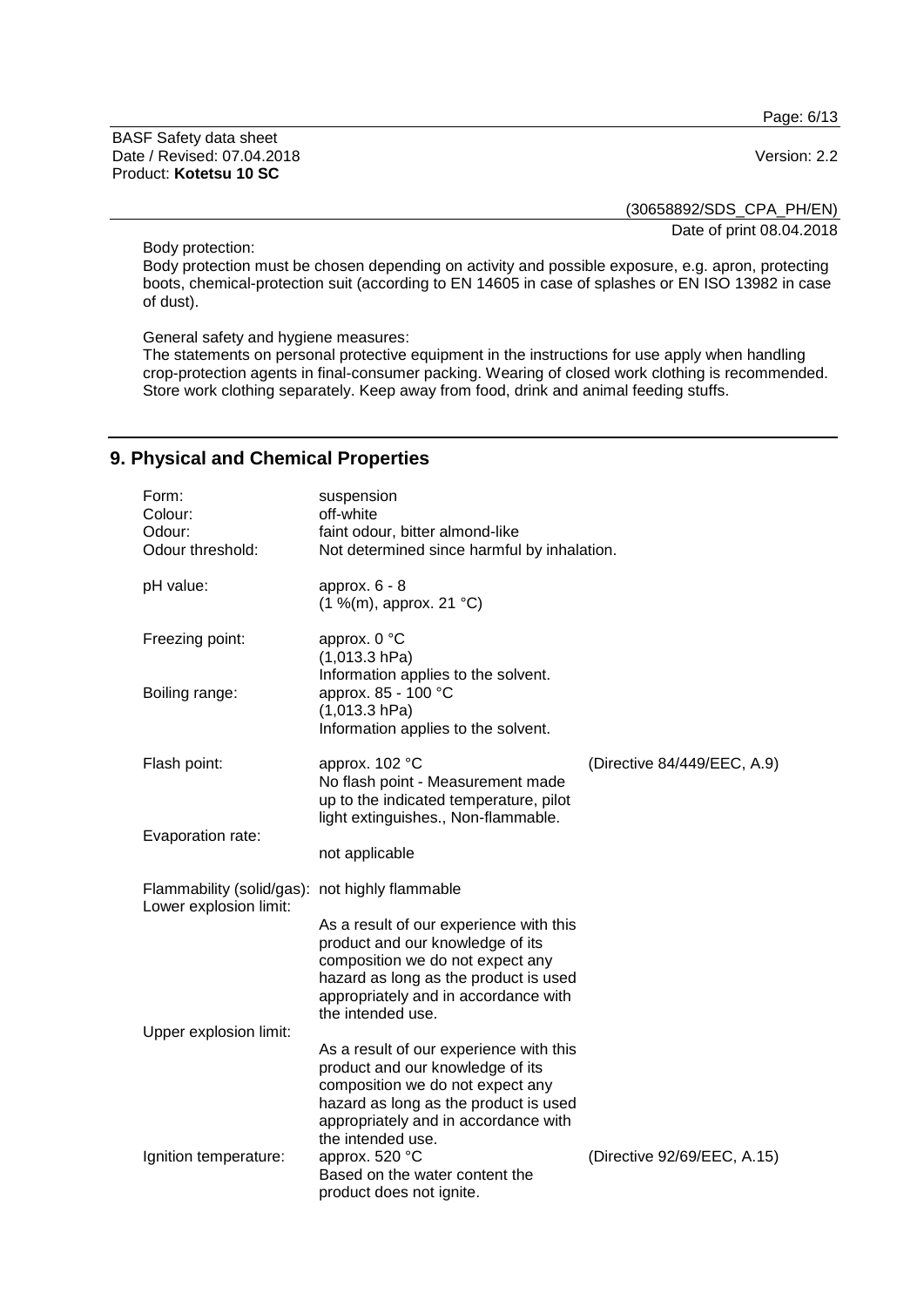Page: 7/13

BASF Safety data sheet Date / Revised: 07.04.2018 **Version: 2.2** Product: **Kotetsu 10 SC**

|                                                                             |                                                                                                                                                                                 | (30658892/SDS_CPA_PH/EN)     |
|-----------------------------------------------------------------------------|---------------------------------------------------------------------------------------------------------------------------------------------------------------------------------|------------------------------|
|                                                                             |                                                                                                                                                                                 | Date of print 08.04.2018     |
| Thermal decomposition: 252 °C, 240 kJ/kg                                    |                                                                                                                                                                                 | (DSC (OECD 113))             |
|                                                                             | 310 °C, 130 kJ/kg                                                                                                                                                               | (DSC (OECD 113))             |
|                                                                             | 450 °C, > 90 kJ/kg                                                                                                                                                              | (DSC (OECD 113))             |
| Explosion hazard:                                                           | Not a substance liable to self-<br>decomposition according to UN<br>transport regulations, class 4.1.<br>Based on the chemical structure<br>there is no indicating of explosive |                              |
| Fire promoting properties:                                                  | properties.<br>not fire-propagating                                                                                                                                             | (Directive 2004/73/EC, A.21) |
| Vapour pressure:                                                            | approx. 23.3 hPa<br>(20 °C)<br>Information applies to the solvent.                                                                                                              |                              |
| Density:                                                                    | approx. 1.07 g/cm3<br>(20 °C)                                                                                                                                                   | (OECD Guideline 109)         |
| Relative vapour density (air):                                              | not applicable                                                                                                                                                                  |                              |
| Solubility in water:<br>Partitioning coefficient n-octanol/water (log Pow): | dispersible<br>not applicable                                                                                                                                                   |                              |
| Viscosity, dynamic:                                                         | approx. 68 mPa.s<br>(20 °C, 100 1/s)                                                                                                                                            | (OECD 114)                   |

Other Information:

If necessary, information on other physical and chemical parameters is indicated in this section.

# **10. Stability and Reactivity**

Conditions to avoid: See MSDS section 7 - Handling and storage.

| Thermal decomposition: | 252 °C, 240 kJ/kg (DSC (OECD 113))                                                                |
|------------------------|---------------------------------------------------------------------------------------------------|
| Thermal decomposition: | 310 °C, 130 kJ/kg (DSC (OECD 113))                                                                |
| Thermal decomposition: | 450 °C, > 90 kJ/kg (DSC (OECD 113))                                                               |
| Thermal decomposition: | Not a substance liable to self-decomposition according to<br>UN transport regulations, class 4.1. |

Substances to avoid: strong acids, strong bases, strong oxidizing agents

Hazardous reactions:

No hazardous reactions if stored and handled as prescribed/indicated.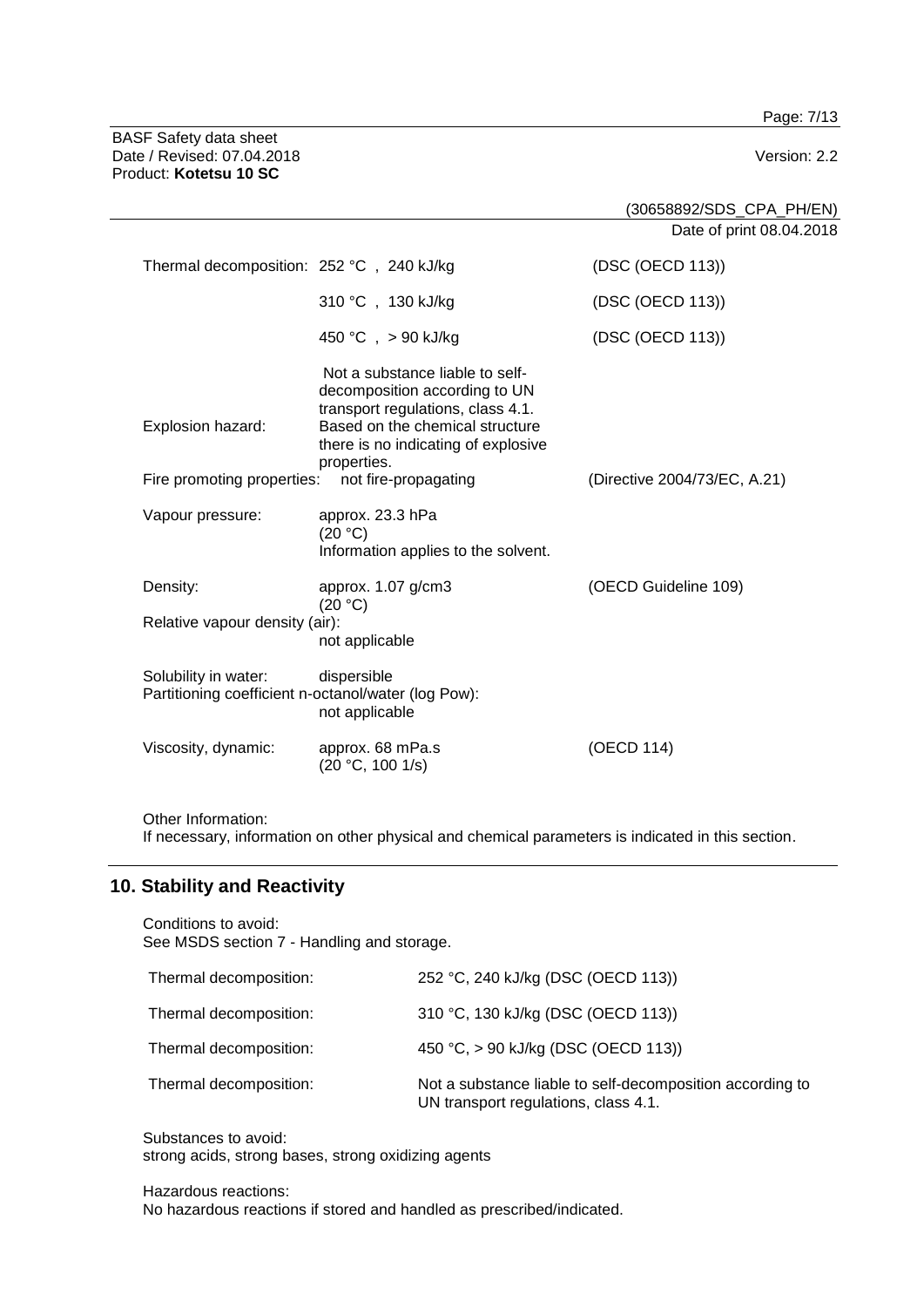Page: 8/13

BASF Safety data sheet Date / Revised: 07.04.2018 Version: 2.2 Product: **Kotetsu 10 SC**

(30658892/SDS\_CPA\_PH/EN) Date of print 08.04.2018

Hazardous decomposition products: No hazardous decomposition products if stored and handled as prescribed/indicated.

# **11. Toxicological Information**

#### **Acute toxicity**

Assessment of acute toxicity: Virtually nontoxic after a single skin contact. Of moderate toxicity after single ingestion. Of moderate toxicity after short-term inhalation.

Experimental/calculated data: LD50 rat (oral): > 500 - < 2,000 mg/kg (OECD Guideline 423)

LC50 rat (by inhalation): 2.62 mg/l 4 h (OECD Guideline 403) An aerosol was tested.

LD50 rat (dermal): > 5,000 mg/kg (OECD Guideline 402) No mortality was observed.

#### **Irritation**

Assessment of irritating effects: Not irritating to the eyes. Not irritating to the skin.

Experimental/calculated data: Skin corrosion/irritation rabbit: (OECD Guideline 404)

Serious eye damage/irritation rabbit: (OECD Guideline 405)

#### **Respiratory/Skin sensitization**

Assessment of sensitization: There is no evidence of a skin-sensitizing potential.

Experimental/calculated data: Mouse Local Lymph Node Assay (LLNA) mouse:

#### **Germ cell mutagenicity**

Assessment of mutagenicity: The product has not been tested. The statement has been derived from the properties of the individual components.

Information on: mixture of: 5-chloro-2-methyl-2H-isothiazol-3-one and 2-methyl-2H-isothiazol-3-one (3:1)

Assessment of mutagenicity:

The substance was mutagenic in various test systems with bacterias and cell cultures; however, these results could not be confirmed in tests with mammals.

----------------------------------

#### **Carcinogenicity**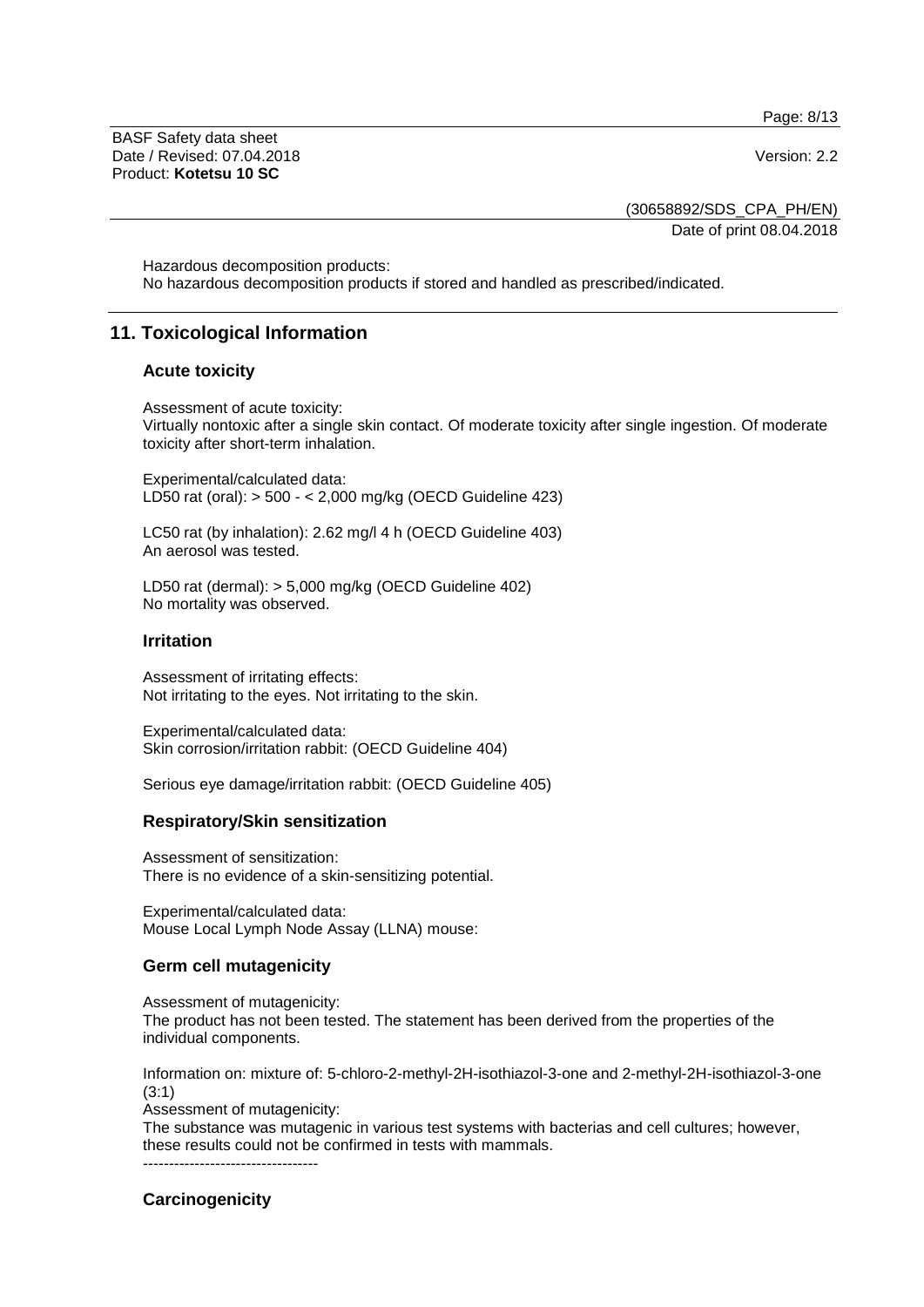Page: 9/13

BASF Safety data sheet Date / Revised: 07.04.2018 Version: 2.2 Product: **Kotetsu 10 SC**

(30658892/SDS\_CPA\_PH/EN) Date of print 08.04.2018

Assessment of carcinogenicity:

The product has not been tested. The statement has been derived from the properties of the individual components. The results of various animal studies gave no indication of a carcinogenic effect.

#### **Reproductive toxicity**

Assessment of reproduction toxicity: The product has not been tested. The statement has been derived from the properties of the individual components. The results of animal studies gave no indication of a fertility impairing effect.

#### **Developmental toxicity**

Assessment of teratogenicity:

The product has not been tested. The statement has been derived from the properties of the individual components.

Information on: mixture of: 5-chloro-2-methyl-2H-isothiazol-3-one and 2-methyl-2H-isothiazol-3-one (3:1)

Assessment of teratogenicity:

The substance did not cause malformations in animal studies; however, toxicity to development was observed at high doses that were toxic to the parental animals.

----------------------------------

### **Specific target organ toxicity (single exposure):**

Assessment of STOT single:

Based on the available information there is no specific target organ toxicity to be expected after a single exposure.

Remarks: The product has not been tested. The statement has been derived from the properties of the individual components.

### **Repeated dose toxicity and Specific target organ toxicity (repeated exposure)**

Assessment of repeated dose toxicity:

The product has not been tested. The statement has been derived from the properties of the individual components.

Information on: mixture of: 5-chloro-2-methyl-2H-isothiazol-3-one and 2-methyl-2H-isothiazol-3-one (3:1)

Assessment of repeated dose toxicity:

No adverse effects were observed after repeated exposure in animal studies. After repeated exposure the prominent effect is local irritation. ----------------------------------

### **Aspiration hazard**

No aspiration hazard expected.

The product has not been tested. The statement has been derived from the properties of the individual components.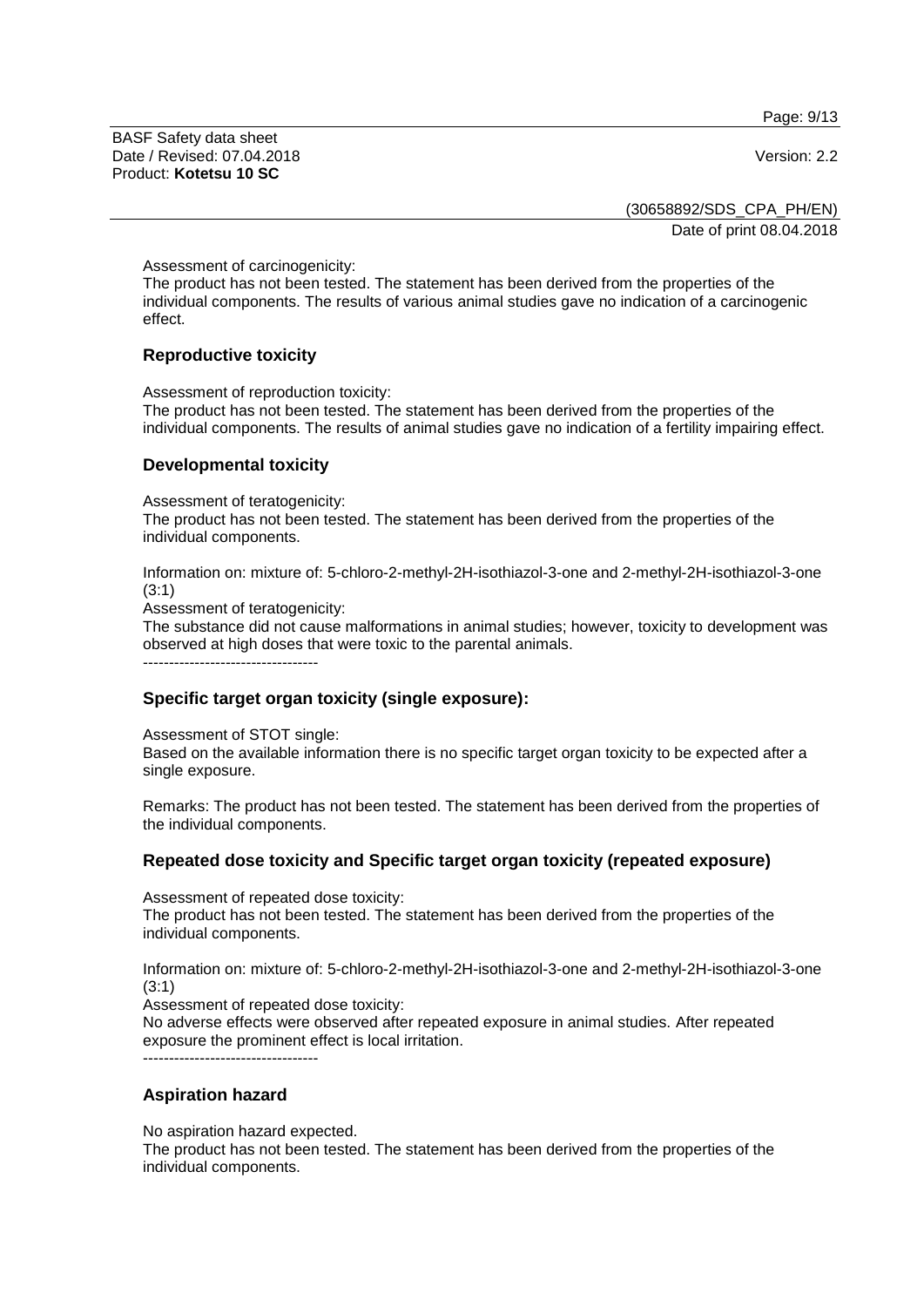Page: 10/13

BASF Safety data sheet Date / Revised: 07.04.2018 Version: 2.2 Product: **Kotetsu 10 SC**

(30658892/SDS\_CPA\_PH/EN) Date of print 08.04.2018

#### **Other relevant toxicity information**

Misuse can be harmful to health.

Sweating and accompanying fever, digestive problems, emesis and diarrhea are common initial clinical signs of oral ingestion. Subsequent symptoms may include tremor and convulsions, tachycardia, muscle stiffness and weakness of limbs (sometimes leading to paralysis), hepatic and renal dysfunction, pancreatitis, drowsiness and sudden disturbance of consciousness, followed by coma.

#### **12. Ecological Information**

#### **Ecotoxicity**

Assessment of aquatic toxicity: Very toxic to aquatic life with long lasting effects. The product has not been tested. The statement has been derived from the properties of the individual components.

Information on: Chlorfenapyr Toxicity to fish: LC50 (96 h) 0.00744 mg/l, Oncorhynchus mykiss (Directive 84/449/EEC, C.1, Flow through.) ----------------------------------

Information on: Chlorfenapyr Aquatic invertebrates: EC50 (96 h) 0.00203 mg/l, Mysidopsis bahia (Directive 84/449/EEC, C.2) ----------------------------------

Information on: Chlorfenapyr Aquatic plants: EC50 (72 h) 0.132 mg/l, Pseudokirchneriella subcapitata (OECD Guideline 201)

No observed effect concentration (72 h) 0.020 mg/l, Pseudokirchneriella subcapitata (OECD Guideline 201) ----------------------------------

Information on: Chlorfenapyr

Chronic toxicity to fish: No observed effect concentration (93 d) 0.003678 mg/l, Oncorhynchus mykiss ----------------------------------

Information on: Chlorfenapyr Chronic toxicity to aquatic invertebrates: No observed effect concentration (28 d), 0.000172 mg/l, Mysidopsis bahia ----------------------------------

#### **Mobility**

Assessment transport between environmental compartments: The product has not been tested. The statement has been derived from the properties of the individual components.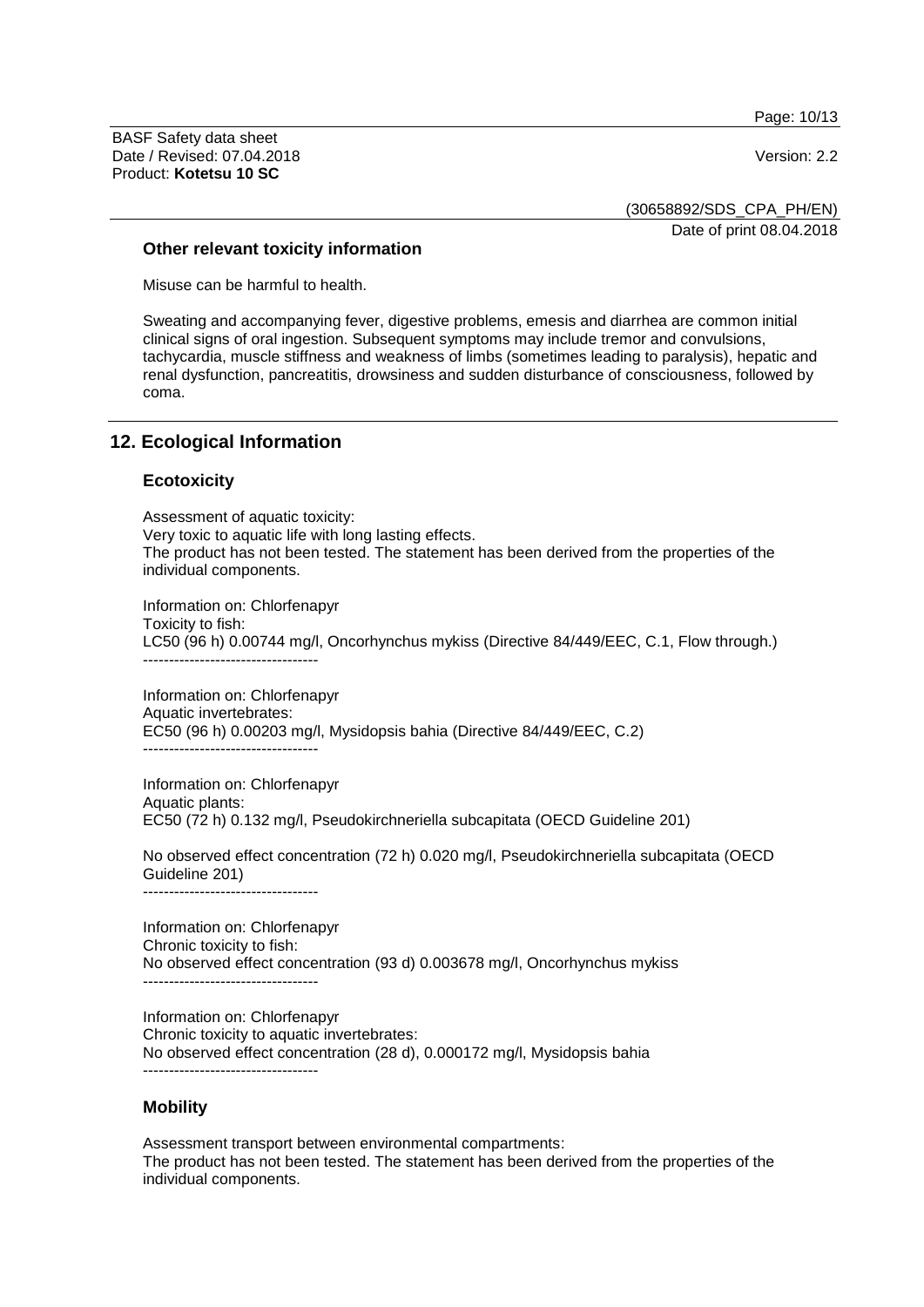Page: 11/13

BASF Safety data sheet Date / Revised: 07.04.2018 Version: 2.2 Product: **Kotetsu 10 SC**

(30658892/SDS\_CPA\_PH/EN) Date of print 08.04.2018

Information on: Chlorfenapyr Assessment transport between environmental compartments: Following exposure to soil, adsorption to solid soil particles is probable, therefore contamination of groundwater is not expected. ----------------------------------

#### **Persistence and degradability**

Assessment biodegradation and elimination (H2O): The product has not been tested. The statement has been derived from the properties of the individual components.

Information on: Chlorfenapyr Assessment biodegradation and elimination (H2O): Not readily biodegradable (by OECD criteria).

----------------------------------

#### **Bioaccumulation potential**

Assessment bioaccumulation potential: The product has not been tested. The statement has been derived from the properties of the individual components.

Information on: Chlorfenapyr Bioaccumulation potential: Bioconcentration factor: 116, Cyprinus carpio Accumulation in organisms is not to be expected. ----------------------------------

**Additional information**

Other ecotoxicological advice: Do not discharge product into the environment without control.

### **13. Disposal Considerations**

Must be sent to a suitable incineration plant, observing local regulations.

Contaminated packaging: Contaminated packaging should be emptied as far as possible and disposed of in the same manner as the substance/product.

#### **14. Transport Information**

#### **Domestic transport:**

Hazard class: 9 Packing group: III ID number: UN 3082 Hazard label: 9, EHSM Proper shipping name: ENVIRONMENTALLY HAZARDOUS SUBSTANCE, LIQUID, N.O.S. (contains CHLORFENAPYR)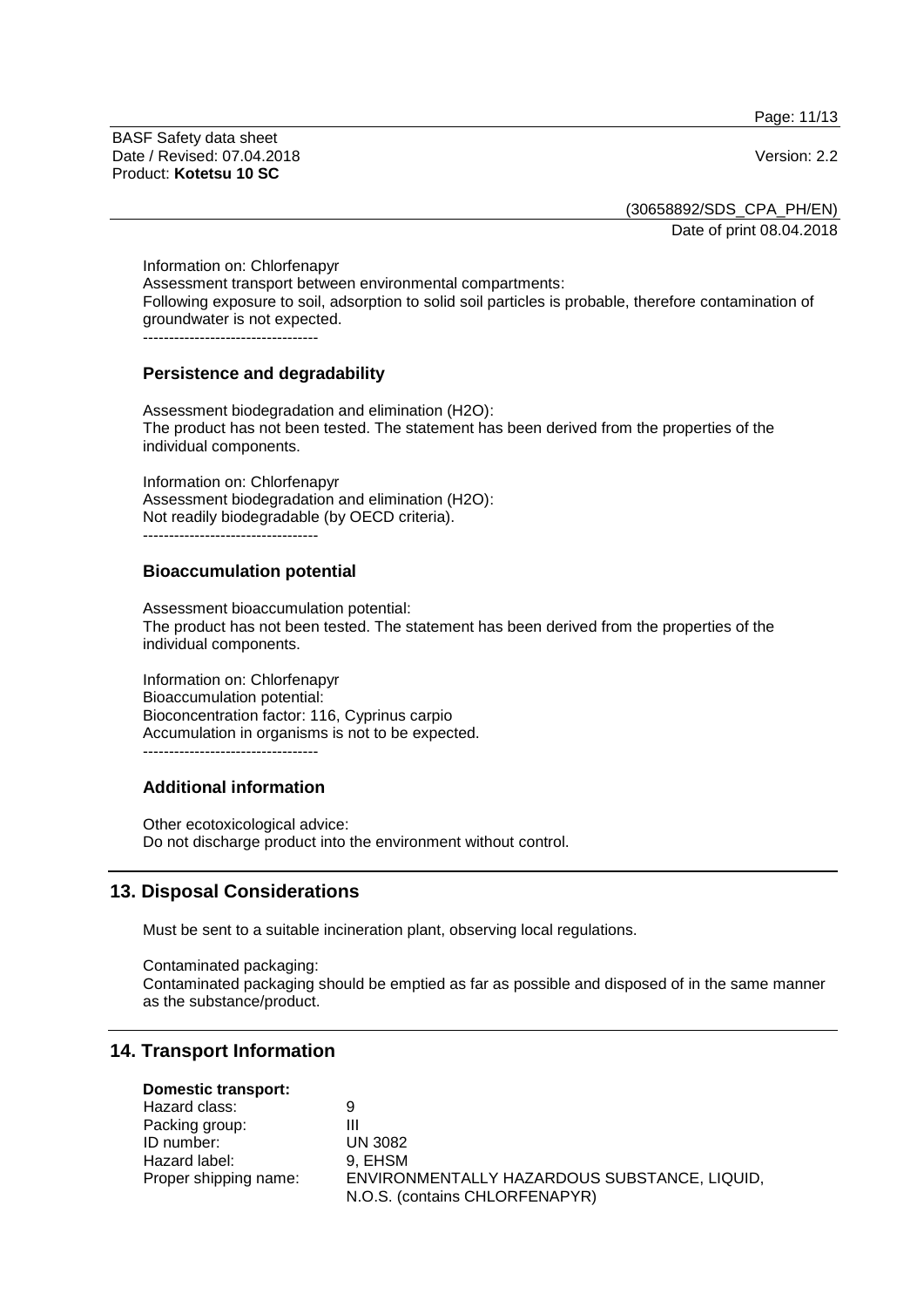Page: 12/13

BASF Safety data sheet Date / Revised: 07.04.2018 **Version: 2.2** Product: **Kotetsu 10 SC**

(30658892/SDS\_CPA\_PH/EN) Date of print 08.04.2018

| Sea transport<br><b>IMDG</b>                                                                                 |                                                                                                                               |
|--------------------------------------------------------------------------------------------------------------|-------------------------------------------------------------------------------------------------------------------------------|
| Hazard class:<br>Packing group:<br>ID number:<br>Hazard label:<br>Marine pollutant:<br>Proper shipping name: | 9<br>Ш<br><b>UN 3082</b><br>9, EHSM<br>YES.<br>ENVIRONMENTALLY HAZARDOUS SUBSTANCE, LIQUID,<br>N.O.S. (contains CHLORFENAPYR) |
| Air transport<br><b>IATA/ICAO</b>                                                                            |                                                                                                                               |
| Hazard class:<br>Packing group:<br>ID number:<br>Hazard label:<br>Proper shipping name:                      | 9<br>Ш<br><b>UN 3082</b><br>9, EHSM<br>ENVIRONMENTALLY HAZARDOUS SUBSTANCE, LIQUID,<br>N.O.S. (contains CHLORFENAPYR)         |

# **15. Regulatory Information**

Hazard determining component(s) for labelling: CHLORFENAPYR

#### **Other regulations**

To avoid risks to man and the environment, comply with the instructions for use.

#### **Registration status:**

| PICCS, PH | released / listed    |
|-----------|----------------------|
| PICCS, PH | blocked / not listed |
| PICCS, PH | blocked / not listed |

# **16. Other Information**